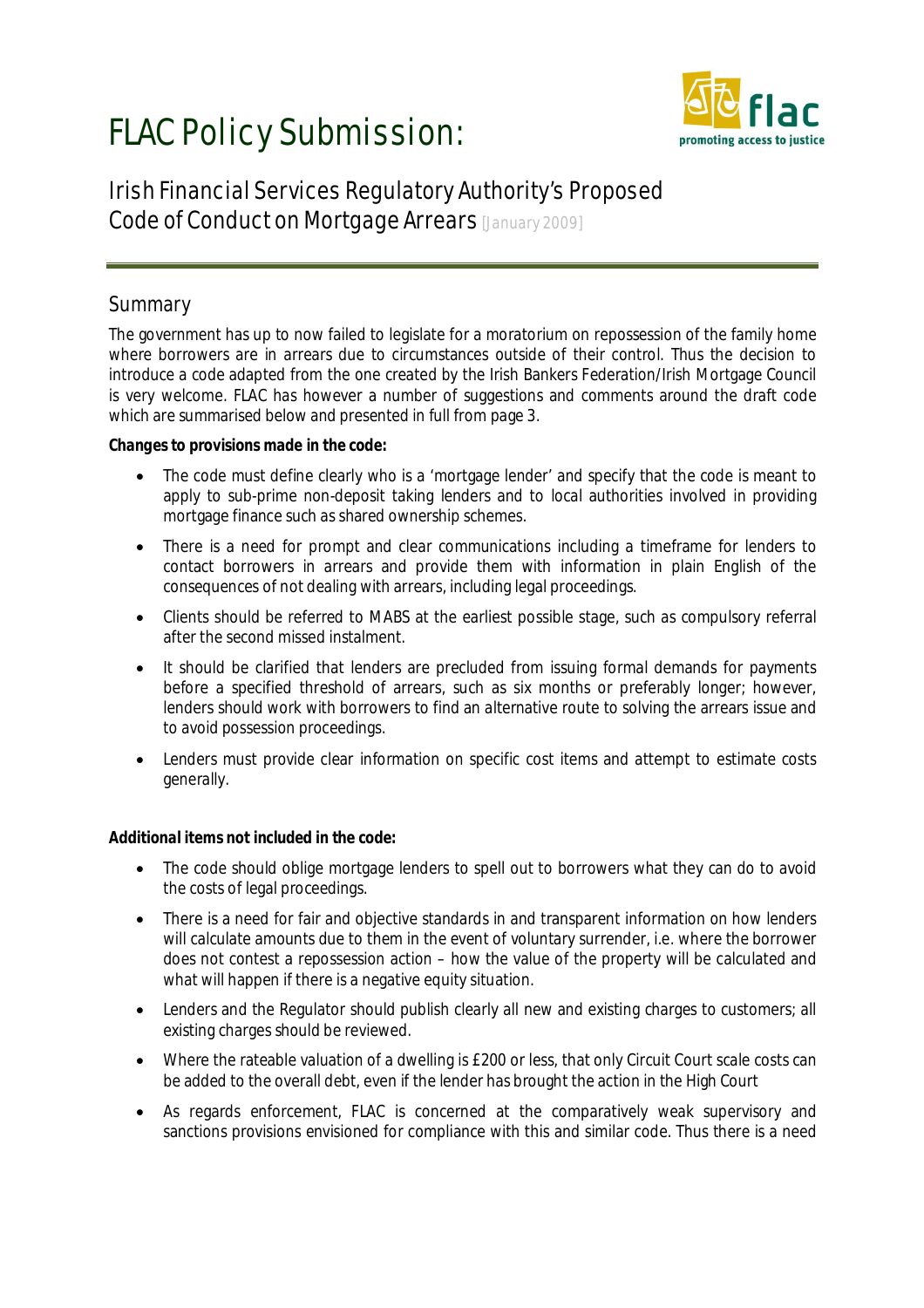

for this code to have clear standing in law. It must be widely publicised and rigidly enforced, with alleged breaches investigated promptly and sanctions imposed speedily, subject to a right of appeal to the Irish Financial Services Tribunal. For flagrant abuses, the Regulator should bring criminal proceedings.

- The code should contain fair and clear procedures on investigation of complaints, with legal advice and representation available to borrowers who make them, including access to civil legal aid/advice where appropriate.
- It must be noted that there has been a worrying absence of consultation around this code, despite the many public voices of concern in recent months. It would seem that the Regulator is implementing government policy in the area and this is limited to the proposed code. Thus even more than usual consultation is both very necessary and useful.

#### *Other strategies:*

- There is an information gap in data around mortgage arrears and the outcomes of legal proceedings, with existing figures on arrears out of date and no figures available on the number of cases initiated or the outcome of cases that were withdrawn. FLAC suggests that the Regulator gather statistical information which could be used to help formulate appropriate policy measures.
- There is also a case for lenders to lease back family homes to former mortgage holders in cases of voluntary possession, as FLAC has heard of anecdotally, which may be suitable in certain situations and could be investigated by the Regulator.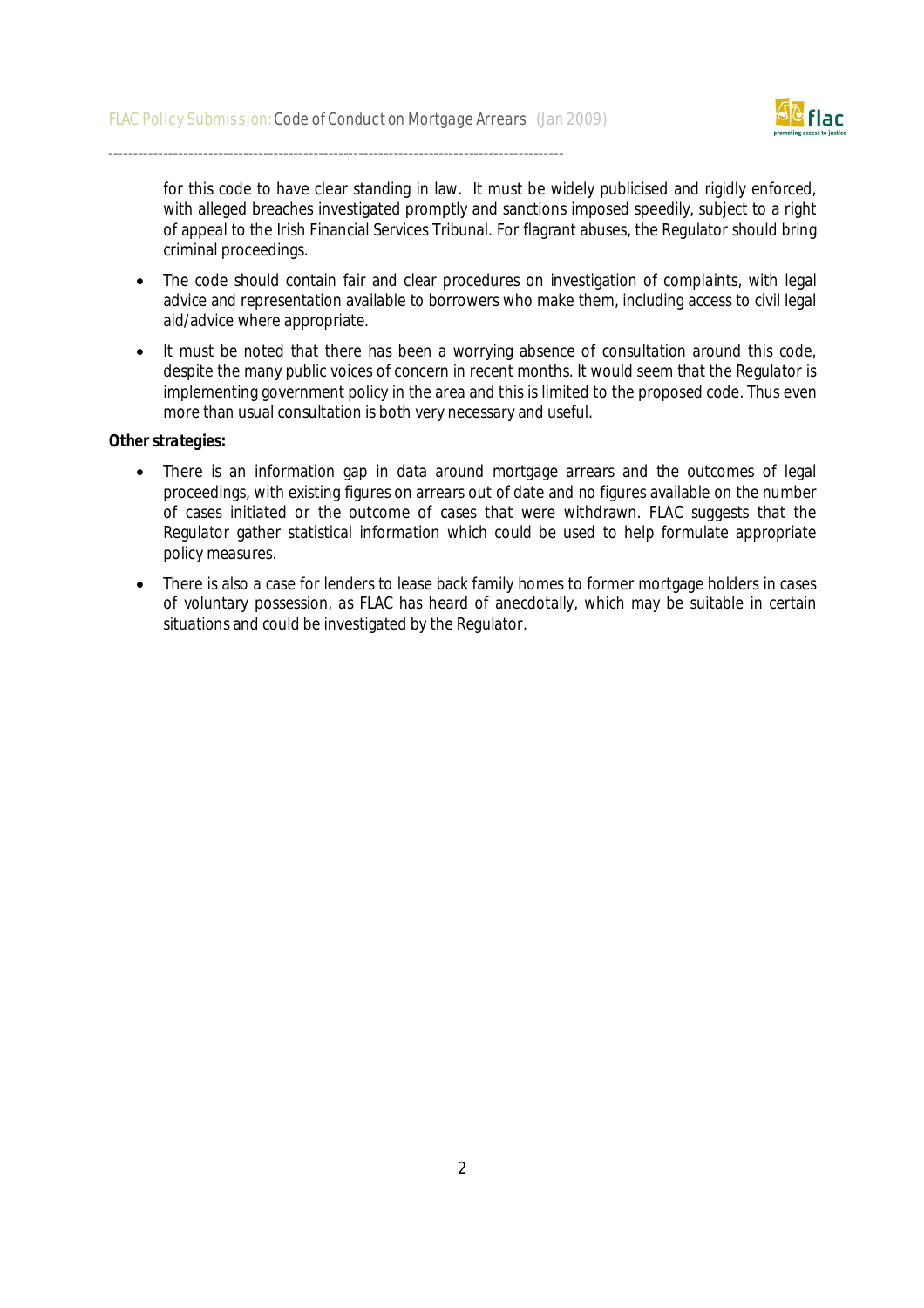

#### **Introduction**

Notwithstanding the failure on the part of the government thus far to introduce legislation to provide for a moratorium on mortgage repossession in cases of arrears through an unavoidable change in financial circumstances, FLAC nonetheless welcomes the Regulator's decision to adapt the Irish Banking Federation/Irish Mortgage Council voluntary Code of practice on mortgage arrears into a statutory Code of Conduct on mortgage arrears to apply to all mortgage lenders.

This is a more positive step in the right direction to protect the interests of borrowers in arrears and their dependants. However, in our view, there are a number of points in the document that we believe require clarification and we also have a number of suggestions that we believe would strengthen the document from a consumer protection perspective. We also include in this submission a list of issues not currently provided for in the document that we believe should be addressed. We also consider the question of the potential enforcement of the Code and the failure to consult with interested groups prior to its introduction. Finally, this submission highlights some potential parallel strategies that we believe the Regulator and the State generally might pursue to lessen the negative effects of a potential mortgage arrears crisis.

Clarification and improvement of existing provisions

#### *Definition of mortgage lender*

Reference is made in the first paragraph of the covering letter that the code will apply to 'all mortgage lenders'. However, the code at present currently refers to the term 'mortgage lenders' in 1(a) without defining it. It is clear from the statement of the Acting Chief Executive/Consumer Director to the Joint Oireachtas Committee on Economic and Regulatory Affairs (13 January 2009) that the code is intended to apply to sub-prime non-deposit taking mortgage lenders who are not members of the IBF and to whom, therefore, the voluntary code does not apply. It should be clearly stated that these entities are covered and this should be copper fastened by the appropriate definition such as, for example, the definition of mortgage lender under the Consumer Credit Act 1995 (as amended). It should also be clarified that the definition of mortgage lender applies to local authorities involved in the provision of mortgage finance, for example, in the shared ownership scheme.

#### *Prompt and clear communication*

Under Section 2 'Avoiding an arrears problem', reference is made to the necessity for the lender to communicate promptly and clearly to a borrower in arrears. The word prompt obviously means quickly but the question is how quickly? Should a time frame not be set out, for example, within two, three or four weeks of the first missed instalment? It might also be helpful if the Code obliged lenders at this point to set out a step by step explanation in plain English of the consequences of not attempting to address the arrears problem, including the possibility of legal proceedings being brought.

#### *Referral of clients in arrears to MABS*

Under Section 4(f) of the Code, reference is made under the heading of '*Addressing a mortgage arrears problem*' to the referral of borrowers in arrears to the Money Advice and Budgeting Service (MABS). However, again there is a lack of precision in the wording used. Borrowers should be referred '*where circumstances warrant it'* and the covering letter informing mortgage lenders of the introduction of the Code suggests that referral to MABS should take place '*where appropriate'*.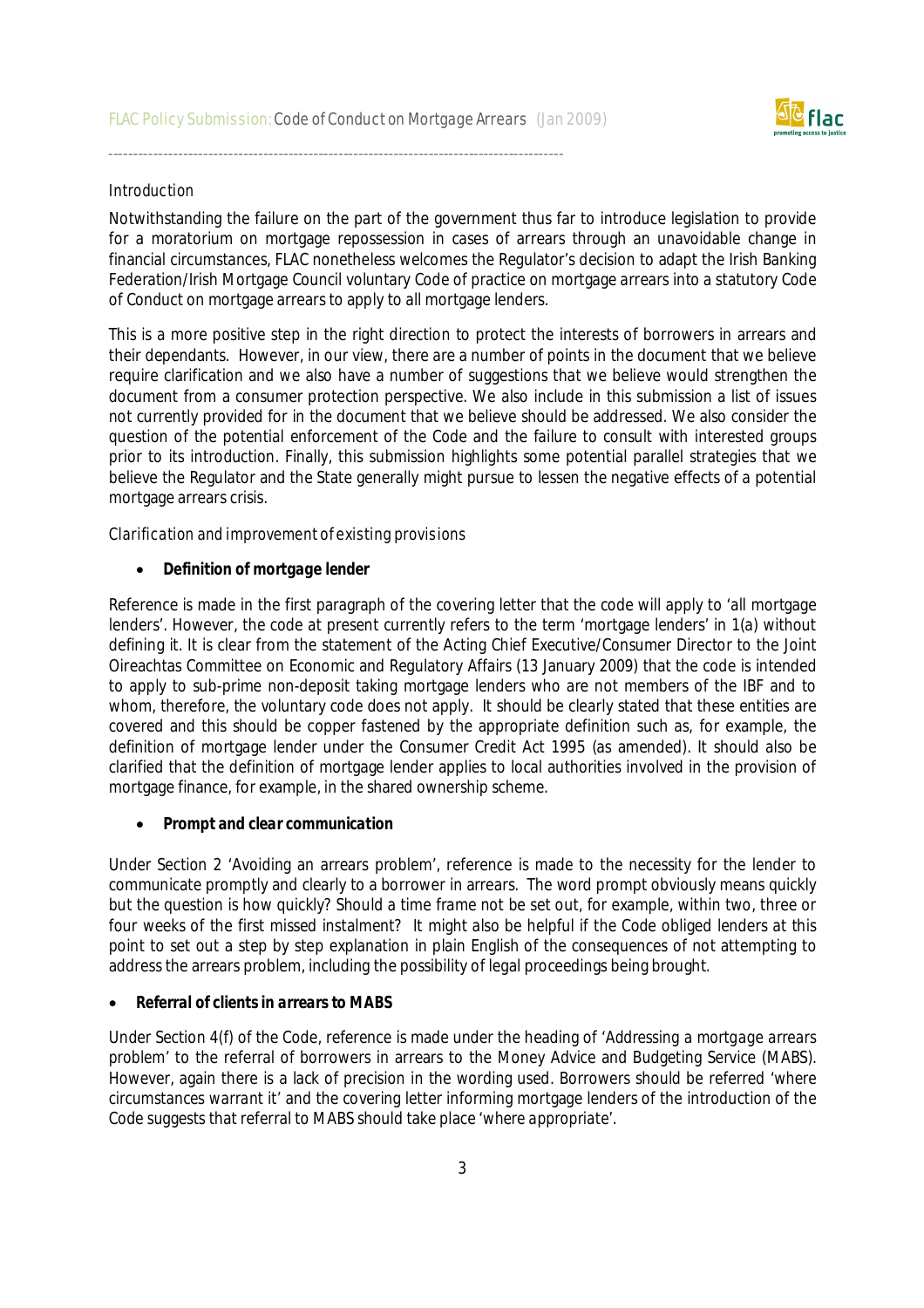

There is too much latitude here for a mortgage lender not to refer a client to MABS because it did not feel it necessary. The spirit of the Code is that it encourages both borrowers and lenders to act quickly to prevent an arrears situation deteriorating. The essence of money advice is that an objective third party with experience assists a person in debt to compile and present their financial information with a view to making sustainable arrangements for the payment of debts. The sooner this happens, the better in general terms. In our view, a timeline is needed here, for example, compulsory referral by the lender to MABS after the second missed instalment.

#### *Formal demands for payment by lenders*

Section 3 (c) states that *'if the borrower's cumulative arrears exceed six months repayments, the lender may issue a formal demand'.* Without wishing to be pedantic, the converse is not stated, i.e. – where the borrower's cumulative arrears do not exceed six months repayments, the lender is precluded from issuing a formal demand and/or bringing legal proceedings. This should, for the avoidance of any doubt, be specifically stated. It is also suggested that the arrears limit of six months is insufficient in many existing cases and should be extended.

A related concern here is whether the existence of a notional limit will actually trigger formal demands once the six months (or other) arrears limit is reached, when in ordinary circumstances the lender might have continued to engage with the borrower in finding a solution to the arrears situation. Thus, we suggest that the Code should add that, although the lender may issue a formal demand, it is encouraged to continue to work with the borrower to find a solution to the question of the arrears that does not involve a formal demand and the subsequent service of legal proceedings.

Finally, under this heading, there is no minimum time period put in place between the formal demand and the service of legal proceedings. Should there not be a further period of time stipulated where, having served a formal demand, the lender is obliged to work with the borrower to avoid possession proceedings being served, say, for example, a further three or six months.

#### *Legal costs issues*

Section 3 (c) iii of the Code in turn obliges the lender in the course of the formal demand to advise the borrower of the consequences of failing to respond to it, namely the potential for legal proceedings and loss of property. It also obliges an estimate to be given to the borrower of the potential cost of such proceedings. This is already a legislative obligation under s.134 (2) of the Consumer Credit Act 1995, and in our view, the Code could go much further here in terms of information provision on legal costs to borrowers in arrears.

It is clear that an estimate in advance of legal proceedings can only be very general, as it cannot anticipate the position that the borrower will take in response to the proceedings. For example, the borrower may choose to defend the case and this could have major implications for the amount of costs that will have to be paid (if any). Equally, the lender will not know how many appearances in court will be necessitated by the proceedings as it will be very difficult to predict the number of adjournments that will be granted by a Court or Officer of a Court for a potential accommodation to be reached or if an order is granted, whether a stay will be put on its execution.

A borrower should, therefore, be entitled to clear and unambiguous information on specific cost items, in addition to some effort to generally estimate costs. This might include the following items: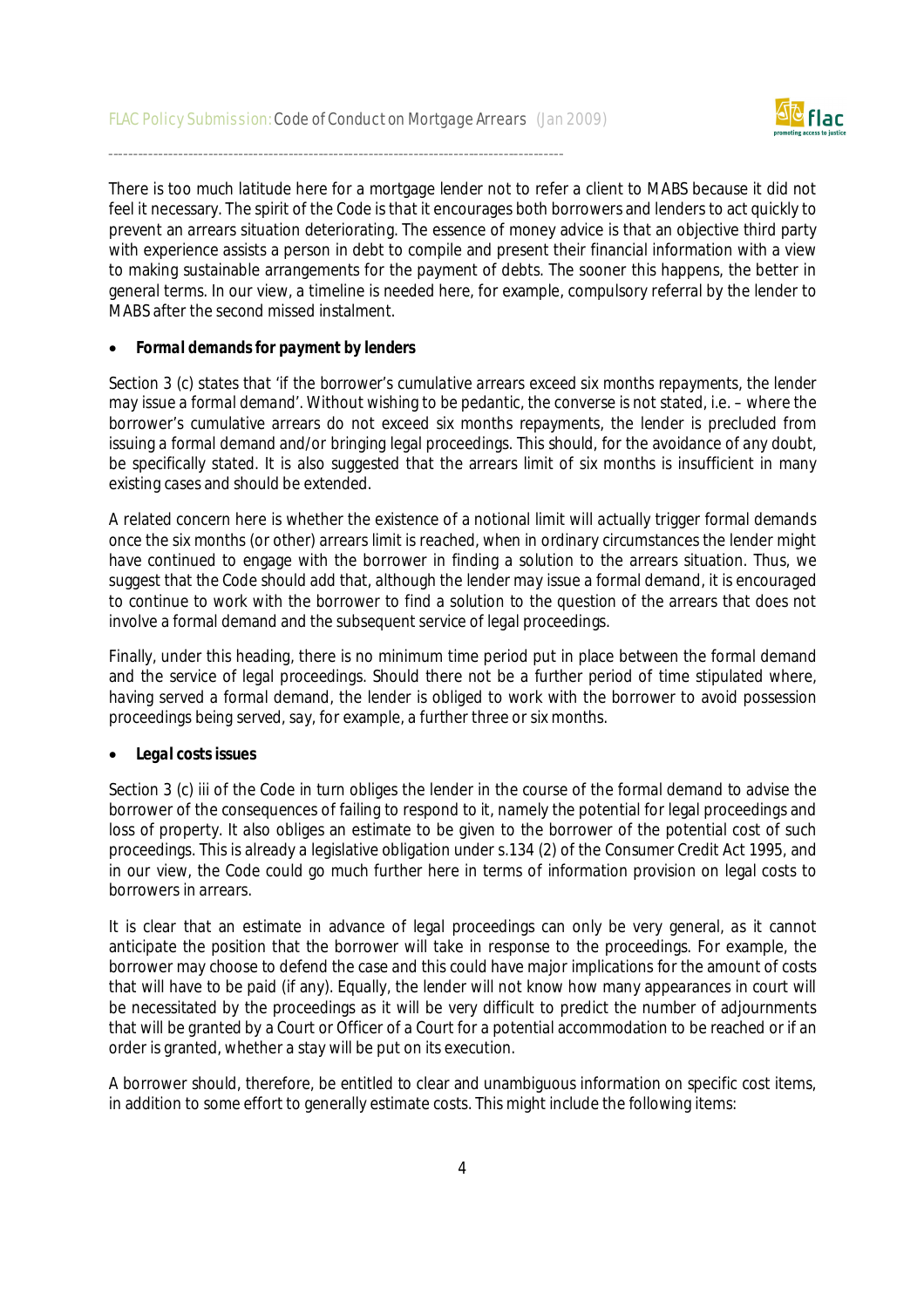

- $\triangleright$  A statement from the lender as to whether it is its practice to bring possession cases where necessary in the Circuit Court or the High Court
- $\triangleright$  A statement of the standard fees –including stamping and filing of relevant court documents, costs of correspondence, solicitor's initial fees, counsel's briefing and drafting costs – that will apply in any possession case taken by the lender in the Court in which it normally issues proceedings
- $\triangleright$  A statement of the cost of each appearance by its legal representatives in pursuance of the proceedings. For example, an initial appearance or an appearance following an adjournment in the Master's Court or County Registrar's Office or an appearance before a judge of the Circuit or High Court to seek an order of possession or to review an order following a stay of execution
- $\triangleright$  A statement that would attempt to estimate the potential legal costs to the borrower should s/he decide to defend the case resulting in a full court hearing and not succeed in such a defence

Suggestions for further additions to the Code

#### *Avoiding legal costs*

It is also our view that the Code should oblige a mortgage lender to make abundantly clear to the borrower what s/he can do at this point to avoid the costs of legal proceedings. Thus, the statement of potential costs set out above should be accompanied by a clear statement of what the borrower may do to avoid these costs being imposed. If a borrower is in the unfortunate position of exceeding the arrears level that allows for repossession proceedings (six months at present under the draft code as outlined above) and is not in a position to discharge those arrears, there may be little realistic prospect of keeping their family home. Thus, there may be little point in allowing whatever equity (if any) that the borrower retains in the property to be eaten up by a process that is likely to end in the same outcome. Similarly, those at or in a negative equity situation will not want the amount of money owed (theoretically at least) to increase further beyond what the property is worth.

#### *Voluntary surrender and costs*

On a related point, the Code should also oblige each mortgage lender to provide transparent information on how the amount due to it will be calculated in the event of a voluntary surrender taking place, where the borrower has made it clear that s/he does not wish to defend the repossession action. It is obvious that the housing market is in a state of steep decline at present with properties not selling and apparently depreciating in value. How, therefore, where a property is voluntarily surrendered, is the amount due to the lender to be determined in a changing market?

For example, if a person borrowed €500,000 (and has made little or no inroads into the capital repayable) to purchase a dwelling that was worth €600,000 at the time and is now said to be worth €450,000, is s/he to be made liable for the perceived shortfall of €50,000 at the point of voluntary or forced repossession (and this is the general practice of mortgage lenders in Ireland). If so, at what point will the assessment of the value of the property take place? Will it be at the point when the property is surrendered, or when the lender eventually sells it or at some other point into the future? Who will objectively assess the value of the property? Will it be an auctioneer or valuer appointed by the mortgage lender or some objective third party? What fees and costs will be associated with the processing of the voluntary surrender from an administrative point of view, quite apart from the ongoing late charges and default interest?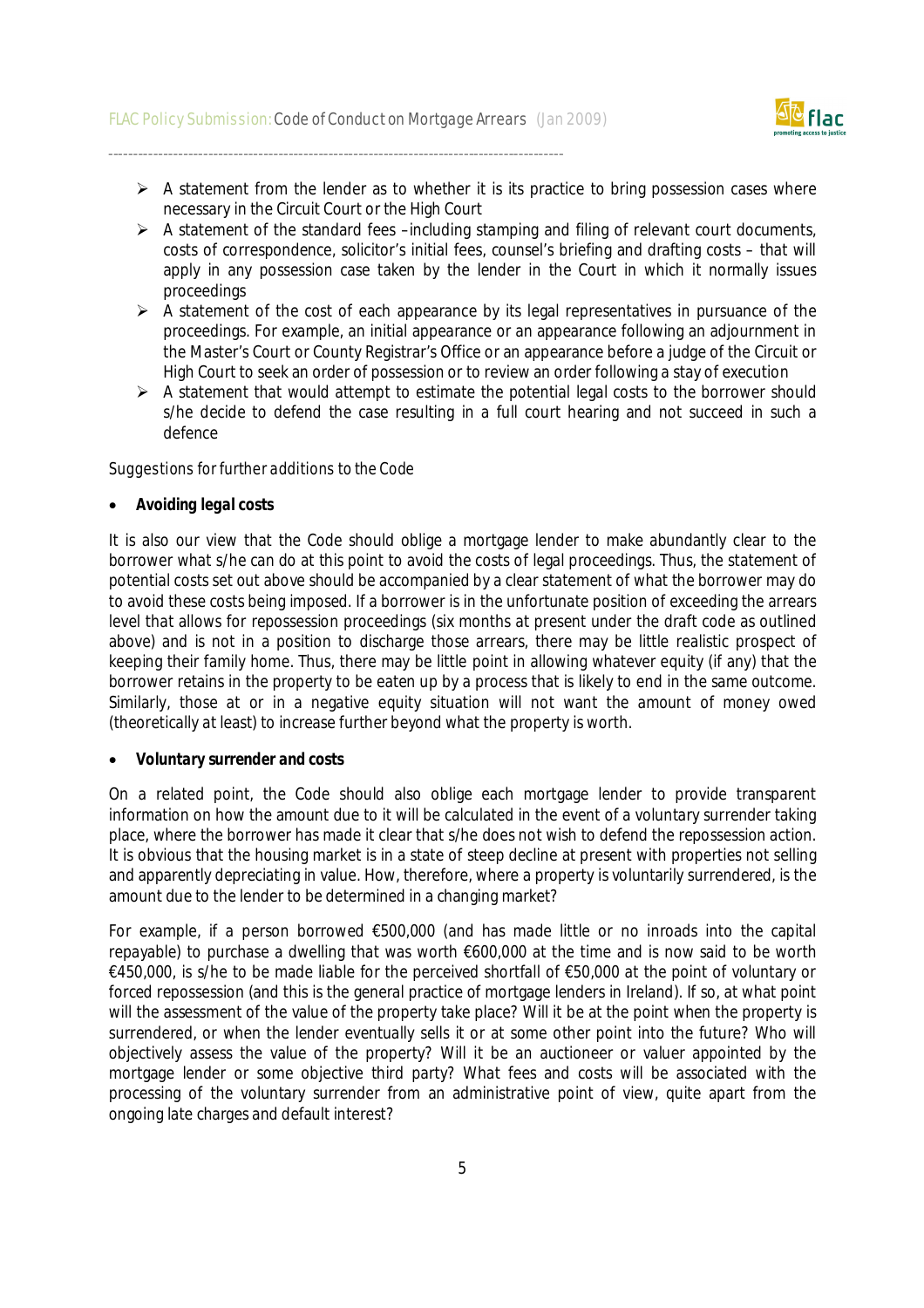

We note that the Land and Conveyancing Bill 2006 which is currently before the Dail Select Committee on Justice, Equality, Defence and Women's Rights provides at present in s 96 that a mortgagee (i.e. lender) in possession must take steps within a reasonable time to exercise the power to sell the mortgaged property. Section 99 further provides that in exercising this power of sale, the mortgagee must ensure as far as reasonably practicable that the mortgaged property is sold at the best price reasonably obtainable. Whilst these appear to be pragmatic and reasonable proposals, it seems to us that neither of them applies to the situation where despite efforts, a buyer cannot be found. Much of course also depends on how terms such as 'taking steps within a reasonable time' and in particular 'the best price reasonably obtainable' will be interpreted when this legislation comes into operation.

In summary, in our opinion, it is essential that fair and objective standards are put in place to ensure that in the unfortunate event of the repossession of a family home, the borrower is not saddled with undue additional liability or undue loss of equity that has been carefully built up in the family home. This is especially the case given that many borrowers are in arrears due to economic circumstances outside their control. It must also be noted that many housing loans were offered in the last decade on the basis of very casual assessments by the lender of the prospective borrower's ability to pay and general financial circumstances, and the offering of 100% mortgages in the knowledge that property values were inflated and likely to fall in the future. The Code should address these issues in a meaningful way and allow for disputes to be referred to a third party (such as for example the Ombudsman for Financial Services) for an adjudication.

#### *Other fees and charges*

Section 149 of the Consumer Credit Act 1995 (as amended) provides that credit institutions (including providers of mortgage credit) must notify the Central Bank of any new charge or increase in an existing charge that it is proposing to levy on customers. The Bank has the power to approve or reject the charge as it sees fit. However, this is a process that takes place in correspondence between the Regulator and the individual institution and there is no public input into this process allowed or invited. In correspondence with FLAC where we questioned the transparency of this process, the Regulator has suggested that this is for two specific reasons – the tight timeframe for the decision to be made and its general obligation of confidentiality to the institutions concerned.

The net effect of s.149 is that items such as penalty or surcharge interest on arrears, late payment fees, unpaid direct debits, administration charges and charges for solicitor's letters and other correspondence may be approved by the Regulator and can be imposed upon the borrower without the borrower necessarily being aware of them or having them drawn to his or her attention. There is no accessible database of such charges on the Regulator's website and searches on the websites of a number of mortgage providers failed to glean this information either. In many instances these charges serve to worsen an already deteriorating situation and make it less likely that an arrears situation will be successfully addressed. In the current environment, we would question again the openness of the process that led to such charges being sanctioned in the first place and the appropriateness and proportionality of these charges on hard pressed consumers struggling to meet their commitments in a deteriorating economic environment. Thus, we believe that a review of the charges that may serve to exacerbate an arrears situation should be carried out in tandem with the introduction of the Code and all charges that are sanctioned by the Regulator should be published on both the lender's and the Regulator's websites.

#### *Location of court proceedings*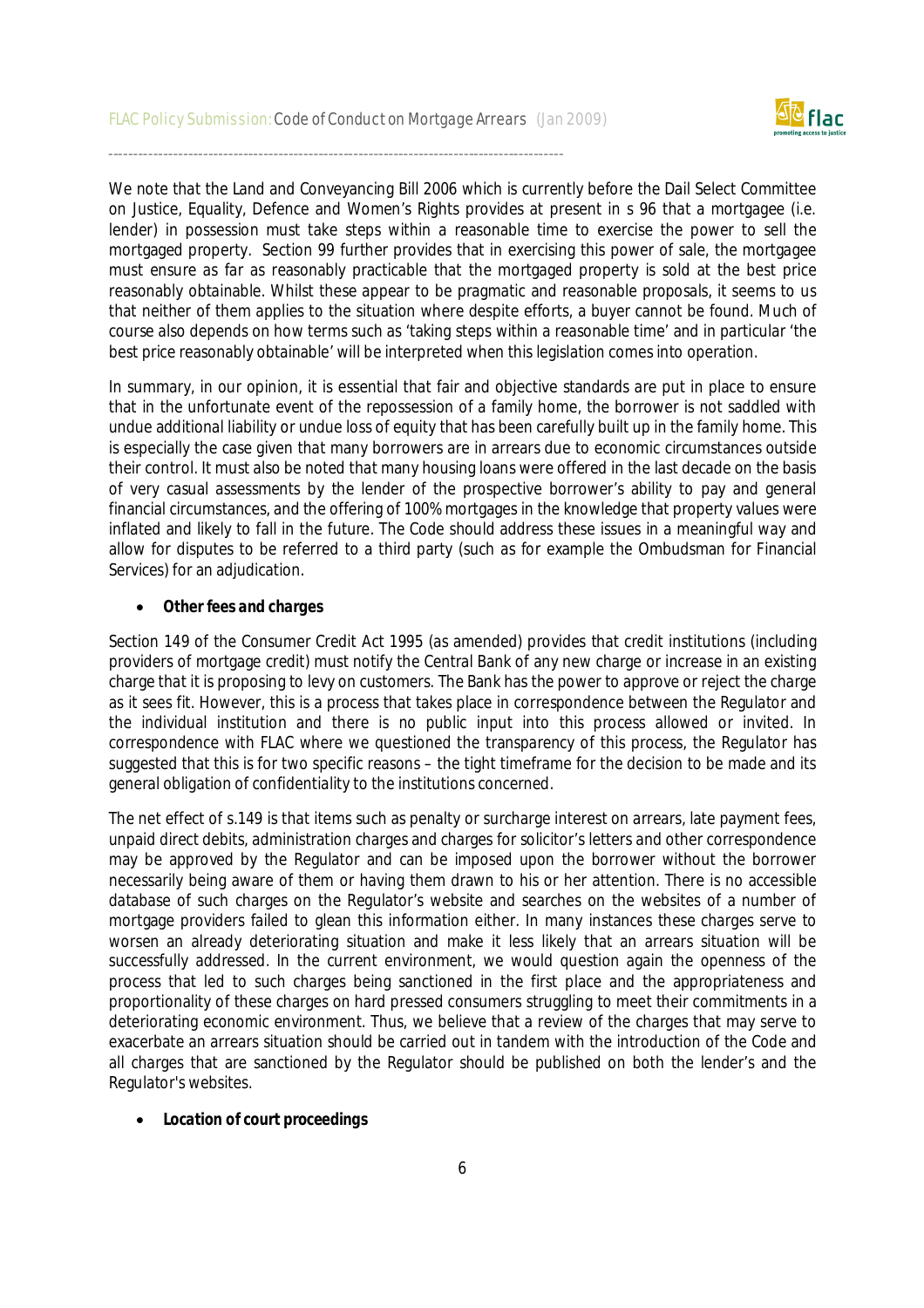

Where the rateable valuation of a property is  $E200^1$  or under (in practice the vast majority of residential dwellings), an application for repossession may be brought in the Circuit Court, although the High Court under the Constitution also retains original jurisdiction to hear the case. In recent years, many lenders, in particular sub-prime lenders, have brought these cases in the High Court rather than the Circuit Court and it would appear that there are more possession applications in the High Court at this stage according to recent Courts Service figures that have appeared in the press.

It is speculated that the reasons for this from the lender's perspective are the reduced likelihood of an appearance by the borrower in response to the case (as the High Court sits in Dublin), shorter waiting times for cases to be heard, shorter adjournments and the possibility of a greater amount in costs being levied by the lender.

In our view, the code should provide that where the rateable valuation of the dwelling is £200 or under, only Circuit Court scale costs can be added to the overall debt regardless of where a mortgage lender has chosen to bring the proceedings whether High Court or Circuit Court. If it is not technically possible to achieve this suggestion in a statutory code, we would suggest that the Land and Conveyancing Bill 2006 currently before the Dail should be amended to this effect and that the Regulator should recommend this to the Department of Finance.

Enforcement issues

-

#### *Enforcement of the Consumer Protection Code to date*

The following extract from the Regulator's guide to the existing Consumer Protection Code (which has the same legal status as this code will have) sums up our reservations about the enforceability of Codes and their role in ensuring 'fair play in action' for consumers and rigorous standards that providers of financial services must meet. This is the publication designed to disseminate information in a user friendly format to the public about the Code.

#### *What is the role of the Financial Regulator?*

*We check that firms keep to the Consumer Protection Code and other relevant laws. If necessary, we take appropriate action to enforce the Code. If you are concerned that a firm has broken the rules of the code, or if you have questions about the code, please contact us.*

*We do not investigate individual complaints, as that is the role of the Financial Services Ombudsman. However, information you give us can be important to help us monitor whether firms are treating their customers in a fair, honest and professional way. We cannot give out details of the outcome of any investigations we carry out.*

How might a member of the public interpret this particular passage?

Firstly, if you believe the code has been breached, you can complain to us but we cannot investigate your individual complaint. However, we can use the information you provide us with to decide to investigate firms but we cannot tell you about the outcome of any investigation we undertake.

What message might this send out to the financial services industry?

 $1$  The figure is in Irish Pounds as it pre-dates the introduction of the Euro.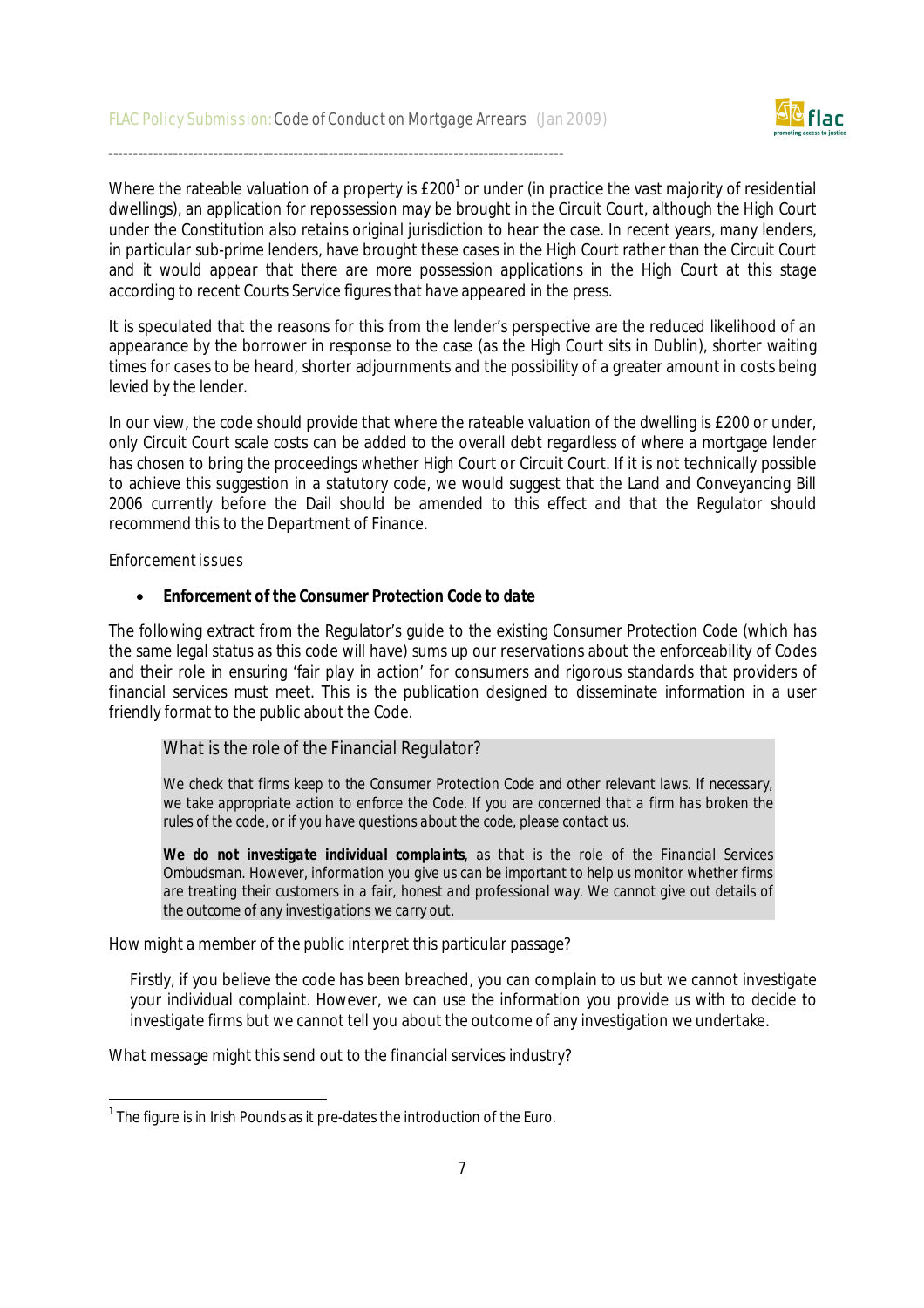

We will only investigate a breach of the code where a number of persons have made a complaint about the same breach. Even if we do so, it will be behind closed doors and any outcome will be confidential between us and you. The Ombudsman can of course hear individual complaints but only when your internal complaints procedure has been exhausted, leaving you plenty of time to sort the situation before it gets remotely serious.

Contrast this with the statement made on page 2 of the Code itself that '*regulated entities are reminded that they are required to comply with this Code as matter of law*' and further that '*the Financial Regulator has the power to administer sanctions for a contravention of this Code, under Part IIIC of the Central Bank Act*'. It is interesting to note, however, that the general approach of the Regulator to enforcement was articulated in its Strategic Plan, 2004-2006, which stated that '*voluntary compliance*  with legislation, codes and supervisory reguirements will always be our preferred approach'. In its Administrative Sanctions Procedure - Consultation Paper, IFSRA further noted that '*enforcement actions by their very nature tend to become adversarial, litigious, and fraught with legal considerations'.*

Now that many of the provisions of this particular Code have been in place in relation to some lenders since August 2006 and the rest from July 2007, it must be asked how many complaints have been made by members of the public about alleged breach of the code? How many complaints in relation to individual breaches of the Code has the Ombudsman for Financial Services heard? How many investigations have been carried out by the Regulator into alleged breaches of the Code? How many of these resulted in the imposition of administrative sanctions on the financial services provider? The answer would seem to be that, in the case of the Regulator, we do not know and it does not appear that such information is publicly available on the basis that it is confidential. However, we do know that the Irish Financial Services Appeals Tribunal has not determined any appeals instigated by financial service providers against sanctions imposed by the Regulator for breach of this Code. This is because only one appeal in total is listed on that tribunal's website and it concerns a refusal by the Regulator to grant to the appellant an authorisation to operate a money transmission business. $^2$ 

In the covering letter to mortgage providers informing them of its intention to put an adapted form of the IBF Code on a statutory basis, the Consumer Director commits the Regulator to conducting a review of the Consumer Protection Code in 2009. What form will this review take? Will consumer groups be consulted and what information will be put in the public domain to facilitate such a review?

#### *Potential enforcement of the code of conduct on mortgage arrears*

#### **What status will this Code have in law?**

In the covering letter informing mortgage lenders of the intention to adapt the Code, the Regulator states that the requirement to adhere to it will be imposed under Section 117 of the Central Bank Act 1989. This is the sole section in a part of that Act entitled 'Codes of Practice' and a brief examination of this section reveals little in terms of potential enforcement, apart from the potential for low level fines to be imposed (presumably following a prosecution) for either failure to provide relevant information or to comply with a direction to comply with any Code issued under the section. However, Codes are also , by virtue of Part IIIC of the Central Bank Act, 1942 (inserted in turn by Section 10 of the Central Bank and Financial Services Authority of Ireland Act 2004), subject to the 'Administrative Sanctions' process as a

 2 See www.ifsat.ie - *Westraven Finance Ltd T/A Brinkspeed (Appellant) and the Irish Financial Service Regulatory Authority (Respondent) Issued 31 August 2007*. (Website viewed 26 January, 2009)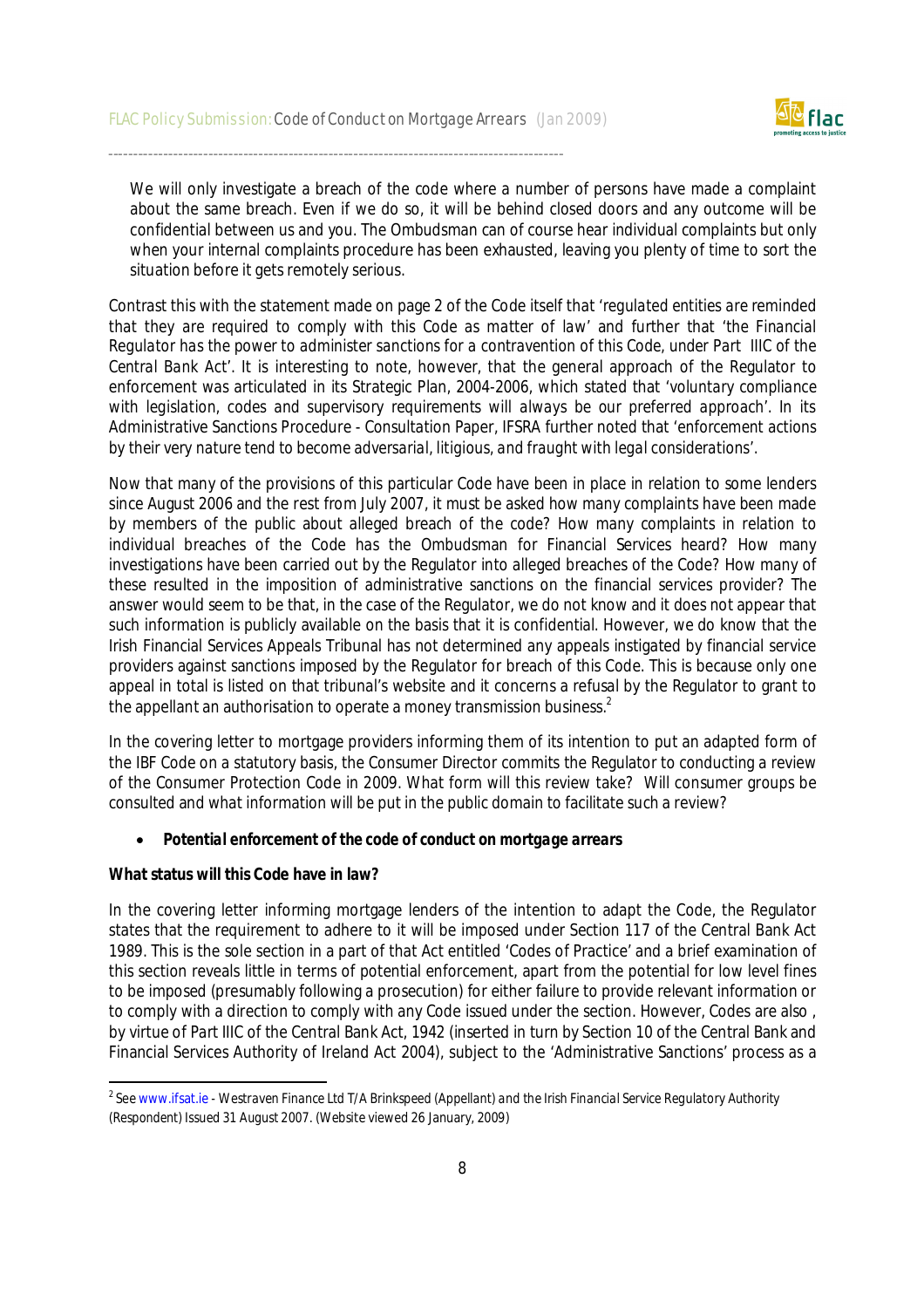

breach of a Code is considered to be a 'prescribed contravention' within the meaning of that section. However, unlike other Codes of Practice, the Regulator's codes do not appear to have the status of secondary legislation, i.e. a statutory instrument that must be laid before the Houses of the Oireachtas for inspection, that must be signed by the relevant Minister and that is generally admissible in legal proceedings. A good example in employment law is the Code of Practice on grievance and disciplinary proceedings, the terms of which are frequently cited in unfair dismissal cases before the Employment Appeals Tribunal.<sup>3</sup>

Thus, the Consumer Director's statement before the Joint Oireachtas Committee on Economic and Regulatory Affairs (January 13<sup>th</sup>) that the Regulator had decided that it might be better to put the IBF code on a statutory footing may not be strictly accurate. By statutory footing, is it meant "subject to the Administrative Sanctions process" and no more? If this is the case, we would argue that this is inadequate and that any Code of Practice on mortgage arrears procedures at a time of crisis for many borrowers should have quasi-legislative or legislative status and at the least be admissible in legal proceedings such as in mortgage repossession cases before the courts.

#### **Publicity and enforcement of the Code**

In any case, if this Code (or an amended version) is adopted by the Regulator, it must be widely publicised and rigidly enforced. In particular the application of the Code by sub-prime lenders should be closely monitored. Alleged breaches must be investigated immediately and thoroughly and sanctions imposed speedily, subject to a right of appeal to the Irish Financial Services Appeals Tribunal. If there are flagrant abuses of a Code, the Regulator should bring a criminal prosecution against the offending entity. It is likely, unfortunately, that the problem of substantial mortgage arrears in Ireland will grow in 2009, with an increase in both the number of people being made redundant and small business failure. It is in the public interest that house repossessions be minimised and considered only as an absolute last resort during what appears likely to be a prolonged recession. In the absence of legislation providing for a moratorium, a Code can only work effectively if it is vigorously promoted.

#### **Access to assistance for borrowers**

Because matters involving any alleged breach of a code are often complex, it is also vital that borrowers have access to money advice services to review their situation quickly. The Code should also contain fair and clear procedures setting how a complaint will be investigated. Where necessary legal advice and representation should be available to borrowers who institute a complaint and the Code should oblige mortgage lenders to alert borrowers in arrears to the existence of legal advice and legal aid services. The Regulator should also publish details of these services on its own website. Officials in the Regulator's office should also be available to assist borrowers in formulating their cases. The Code should also make it clear that a borrower may make a complaint to the Ombudsman for Financial Services in relation to any alleged breach of the Code.

#### **Lack of consultation on the content of the Code**

**.** 

In the latter months of 2008, a number of political parties (including the Labour Party and Sinn Fein), the Irish Congress of Trade Unions (ICTU) and NGOs such as the Society of St Vincent de Paul and FLAC

 $^3$  Industrial Relations Act, 1990 (Code of Practice on Grievance and Disciplinary Procedures) (Declaration Order), Statutory Instrument 146/2000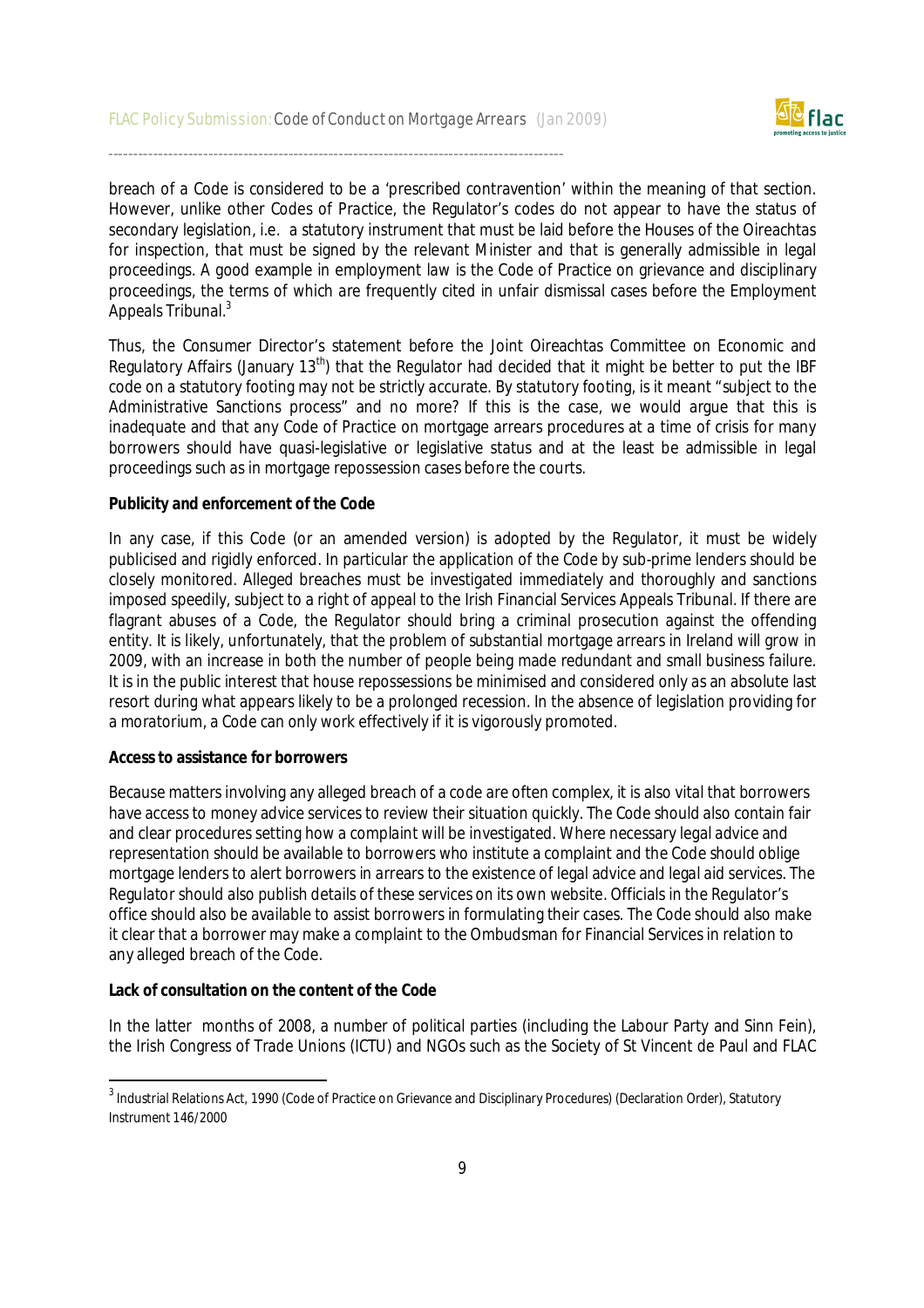

called for a moratorium on repossession of family dwellings (Respond, the housing body made a similar call after Christmas). The Regulator acknowledged the growing problem of mortgage arrears in its press release of 16 December 2008 to publish the findings of its examination of arrears and repossession handling procedures. The Government then included in its 'Framework for Sustainable Economic Renewal' document of 18 December a section entitled 'Helping people who face difficulties with mortgage repayments' in which it said that consideration will be given to extending the IBF Code on mortgage arrears to the small number of lenders not subject to the Code. It also said it would carefully monitor practices in relation to mortgage arrears and ensure a pro-active approach to any further regulatory or other steps required.

It would thus appear that the Regulator's decision to transform the IBF voluntary Code into a statutory one is the implementation of Government policy in the area. Furthermore, it would appear to be the only legislative or quasi-legislative response to the problem envisaged at present, given that the Land and Conveyancing Bill 2006 does not address the question of managing mortgage arrears. If this is the case, it is curious that the Regulator does not appear to have had an intention to engage in a consultation on the proposed content of this Code. It seems that mortgage lenders to whom the Code would apply were contacted and their comments were sought. The Money Advice and Budgeting Service national development company (MABSndl) also received a copy of the draft Code, principally because MABS is mentioned in it as a potential source of assistance for borrowers in arrears. It is also clear that it was intended that the code would be introduced within a short timeframe. It was only when the Consumer Director (and acting Chief Executive) informed a meeting of the Joint Oireachtas Committee on Economic and Regulatory Affairs on 14 January 2009 that the Regulator was proposing to upgrade the IBF voluntary Code to a statutory code of conduct that the matter came into the public domain.

This is in marked contrast to previous draft codes issued by the Regulator that have been circulated widely and where submissions have been actively sought and considered before the content of the Code in question has been finalised. It is difficult not to surmise that the Regulator (and the State generally) was by and large happy with the content of a Code drafted by banking representatives to police themselves and felt that a few changes on time limits would suffice. Either that, or in an effort to recognise a gap in consumer protection, it was decided to put something in place quickly. However, seeking possible alternative views from publicly elected representatives and groups working to protect vulnerable borrowers from the catastrophic effects of their over-indebtedness does not seem to have been envisaged, even in a short timeframe. In the current climate where the harvest of reckless lending and lax regulation is all too painfully obvious, this is, in our view, an extraordinary omission. It is our intention with this submission to address in some measure this gap.

#### Other strategies to accompany the Code

Finally, although some of these matters may be strictly speaking outside the Regulator's remit, we believe that there are other issues that should be explored in an attempt to measure and mitigate the effects of an anticipated increase in mortgage arrears cases.

#### **Gathering of statistical information**

Firstly, we believe that there is a significant information gap in this area, particularly in relation to the instance of mortgage arrears and the outcome of legal proceedings. We note that the Regulator's press release of 16 December 2008 stated that at the end of June 2008, some 13,931 mortgage accounts were over three months in arrears. That information was already six months out of date when it was